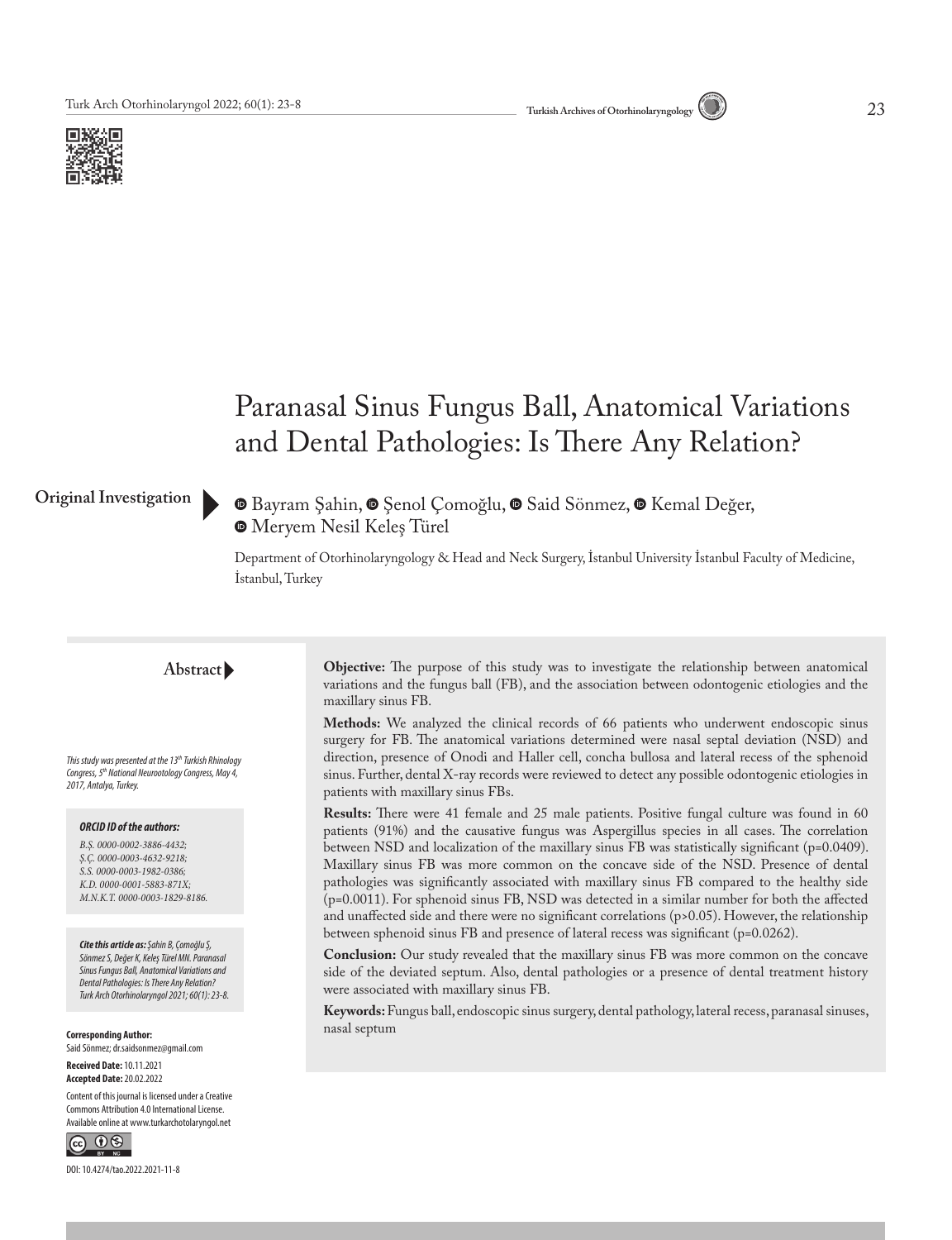# **Introduction**

Fungus balls (FBs) are chronic non-invasive accumulations of fungal elements in the sinus cavity of healthy subjects. They usually affect a single sinus and are most commonly caused by Aspergillus species (1, 2). FBs are frequently localized within the maxillary sinus, followed by the sphenoid sinus. Clinical presentation of FBs are not specific, and patients may complain of various rhinological symptoms. FBs can thereby lead to a diagnostic dilemma for clinicians and most cases are incidentally discovered by computerized tomography (CT) and/or magnetic resonance imaging (MRI) (3).

The pathophysiological mechanism underlying FB is not completely understood. Stammberger (4) hypothesized that nourishment of the fungus by purulent secretions from bacterial and viral superinfections initiated the pathogenesis of fungal sinusitis, followed by the growth of fungal hyphae in a low-pH environment provided by the stenosis of the ostiomeatal complex. Eloy et al. (5) proposed that sinus hypoventilation due to ostial stenosis played a significant role both in the accumulation of fungal spores and in providing anaerobic conditions for the growth of FB. On the other hand, Tsai et al. (6) argued against this hypothesis. They examined Lund-McKay scores in CT images and indicated that ostiomeatal complex dysfunction was not clearly verifiable in the appearance of FBs.

In the presented study, we aimed to investigate the possible relationships between the occurrence of FBs and the presence of different anatomical variations, and the association between odontogenic etiologies and maxillary sinus FBs.

# **Methods**

We retrospectively reviewed the clinical records of patients affected by paranasal sinus (PNS) FB who underwent surgery at a tertiary reference center between 2008 and 2018. The definitive diagnosis was based on histopathological evaluation and/or fungal culture of the surgical specimens. Patients with chronic rhinosinusitis, invasive fungal sinusitis, or allergic fungal sinusitis or who had undergone any previous sinonasal surgery were excluded. Immunocompromised patients were also excluded. The Ethics Committee of İstanbul University İstanbul Faculty of Medicine reviewed and approved the study (project no: 1174/2019).

Preoperative endoscopic examination records, CT and MRI scans of all patients were retrieved from the medical records and reviewed retrospectively. In our clinical practice, patients with maxillary sinus FBs are evaluated with dental X-ray in term of possible odontogenic etiologies such as endodontic treatment history, periodontal disease, tooth extraction, dental implant presence, and communication between tooth apex and maxillary sinus. Therefore, dental X-rays of the patients with maxillary sinus FB were also reviewed. Accordingly,

patients with dental pathology and related complaints were consulted to the oral and maxillofacial surgery department.

The anatomical variations determined were nasal septal deviation (NSD) and direction, presence of Onodi and Haller cell, concha bullosa and lateral recess of the sphenoid sinus. NSD of 10 degrees or more was accepted as a separate risk factor. NSD angle was also examined and calculated from coronal CT scans as the angle between the most deviated portion of the septum and the midline (Figure 1).



**Figure 1.** Anatomical variations examples with maxillary sinus fungus balls: (a) Determination of the nasal septal deviation side (straight white arrows: iron-like opacity; dashed white arrow: Haller cell; asterisk: concha bullosa); (b) (straight white arrows: iron-like opacity; asterisk: concha bullosa)

Endoscopic sinus surgery was performed under general anesthesia in all patients. Abundant sinus irrigation was done with saline solution during surgery until all fungal remains were removed. At the end of the surgery nasal packing was applied, and the packing was removed on the second postoperative day. Topical or systemic antifungal therapy were not prescribed. All patients were followed with nasal endoscopy every three months during the first postoperative year.

### **Statistical Analysis**

Descriptive statistics were used to describe continuous variables (average, standard deviation, minimum, median and maximum). We determined significant differences by chi-square test and, if suitable, Fisher's exact test. P-values of <0.05 were assumed to be statistically significant. Statistical analyses were performed with GraphPad Prism (version 8.2.0 for Windows, GraphPad Software, La Jolla, CA, USA).

# **Results**

There were 41 (62.1%) females and 25 (37.9%) male patients, with an age range of  $10-84$  years (mean:  $45.63\pm17.14$ ). Positive fungal culture was found in 60 patients (91%). The causative fungus was Aspergillus species in all cases.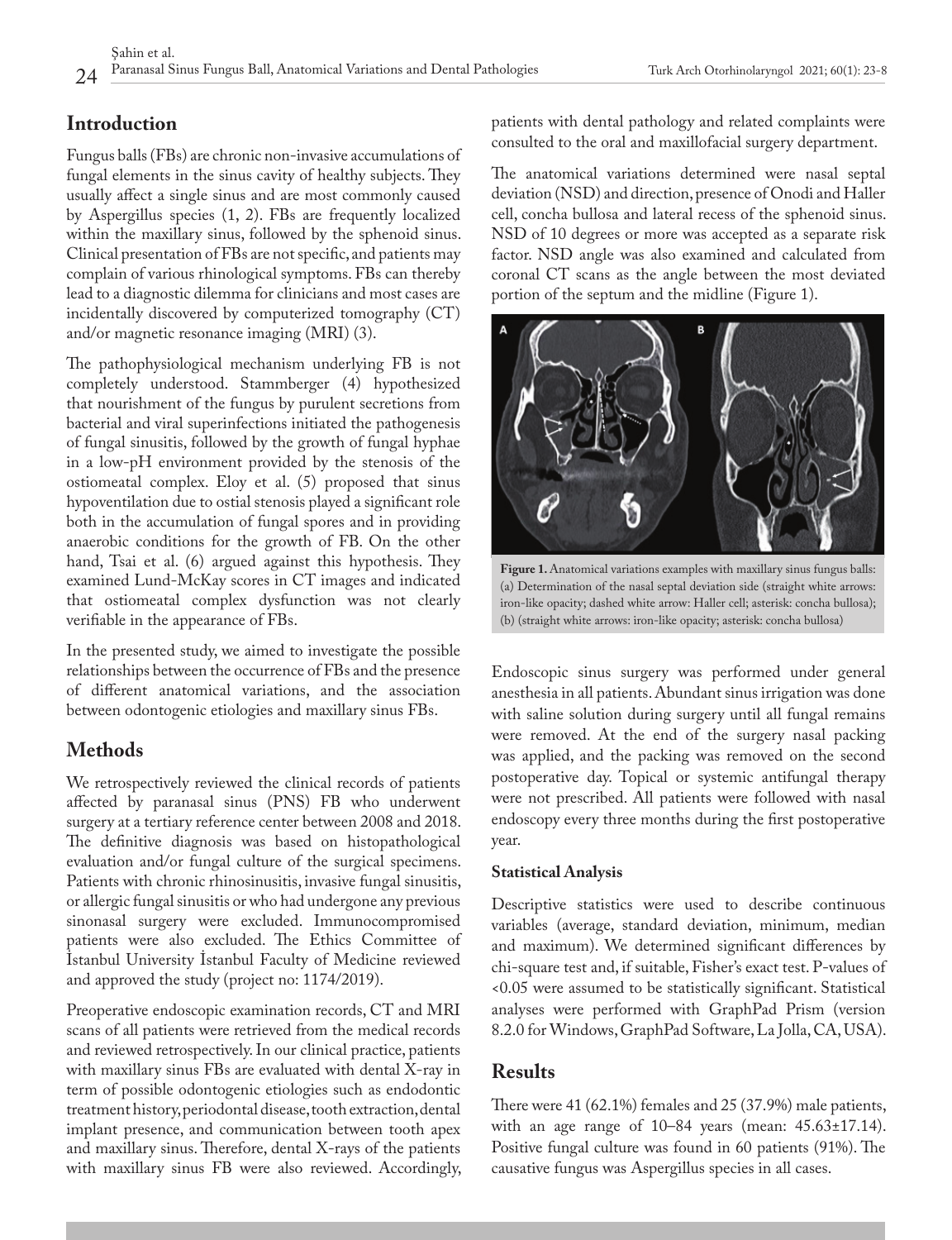The localizations of PNS FBs are summarized in Table 1. The most commonly affected sinus was the maxillary sinus (53%) followed by the sphenoid sinus (33.3%). A total of 66 patients had 70 FBs and all patients were unilateral, except for three patients (4.5%). Of these, one had bilateral maxillary sinus FB, one had bilateral sphenoid sinus FB, and one had right maxillary FB and left frontal sinus FB simultaneously.

| <b>Table 1.</b> Localization of fungus balls     |    |        |  |  |  |  |  |
|--------------------------------------------------|----|--------|--|--|--|--|--|
|                                                  | n  | (%)    |  |  |  |  |  |
| Maxillary sinus (unilateral)                     | 35 | (53)   |  |  |  |  |  |
| Sphenoid sinus (unilateral)                      | 22 | (33.3) |  |  |  |  |  |
| Frontal sinus                                    | 5  | (7.6)  |  |  |  |  |  |
| Maxillary sinus (left) and sphenoid sinus (left) | 1  | (1.5)  |  |  |  |  |  |
| Maxillary sinus (left) and frontal sinus (right) | 1  | (1.5)  |  |  |  |  |  |
| Maxillary sinus (bilateral)                      | 1  | (1.5)  |  |  |  |  |  |
| Sphenoid sinus (bilateral)                       | 1  | (1.5)  |  |  |  |  |  |
| <b>Total</b>                                     | 66 | 100    |  |  |  |  |  |

The analysis of anatomical variations is shown in Table 2. In maxillary sinus FB, both NSD and severe NSD (≥10 degrees) were more common on the unaffected side. In other words, the concave side of the deviated septum and the direction of maxillary sinus involvement were the same. However, the relationship between severe NSD and the localization of the maxillary sinus FB was not significant (p>0.05). The maxillary sinus FB was significantly more common on the concave side of the NSD compared to the unaffected side (p=0.0409). Haller cell was detected in both the affected and the unaffected sides in maxillary sinus FB, and a statistically significant difference was not found (p>0.05). Concha bullosa was more common on the affected side in maxillary sinus FB, but this association was not statistically significant  $(p>0.05)$ .

In sphenoid sinus FB, NSD and severe NSD  $(≥ 10^{\circ})$  were detected in similar numbers on both the affected and the

unaffected sides and there were no significant correlations (p>0.05). Haller cell was more common on the affected side, although Onodi cell was more common on the unaffected side. However, there were no significant differences (p>0.05). Lateral recess was found in 14 of the 24 sphenoid sinuses. Eleven of these were on the same side as FB and this association was significant (Figure 2, p=0.0262).



**Figure 2.** Fungus ball in the left sphenoid sinus (asterisk): (a) Straight white arrow shows mucous retention cyst in the right sphenoid while dashed white arrow shows lateral recess; (b) Straight white arrow shows lateral recess

In 35 of 38 patients who had maxillary sinus FB, 74 dental pathologies were identified on the affected sides. There were 51 dental pathologies on the unaffected sides. In three patients (3/38) with maxillary sinus FB on the affected side and 16 patients (16/38) on the unaffected side, CT scans revealed no dental pathology. Some examples of the dental pathologies are shown in Figure 3. The presence of dental pathologies on the affected side was significantly associated with FB compared to the unaffected side (p=0.0011, Fisher's exact test) (Table 3). The most common pathologies were dental extraction (30/74, 40.5%) followed by endodontic treatment (18/74, 24.3%) and dental root in the maxillary sinus (10/74, 13.5%). The correlation between single dental pathology and FB was not significant.

# **Discussion**

The presented study investigated the possible relationship between FBs and different anatomical variations that can

| <b>Table 2.</b> Distribution of anatomical variations according to sinuses |                             |                                      |             |               |                |                   |  |  |
|----------------------------------------------------------------------------|-----------------------------|--------------------------------------|-------------|---------------|----------------|-------------------|--|--|
|                                                                            | Nasal septum<br>deviated to | Nasal septum severely<br>deviated to | Haller cell | Onodi<br>cell | Concha bullosa | Lateral<br>recess |  |  |
| <b>Maxillary sinus</b>                                                     |                             |                                      |             |               |                |                   |  |  |
| Affected side                                                              | 11                          | C.                                   | 5           | 2             | 10             |                   |  |  |
| Unaffected side                                                            | $24^\circ$                  | 13                                   | 4           |               | 6              |                   |  |  |
| Sphenoid sinus                                                             |                             |                                      |             |               |                |                   |  |  |
| Affected side                                                              | 4                           |                                      |             |               | 2              | $11^*$            |  |  |
| Unaffected side                                                            | <sub>b</sub>                |                                      | 5           | 2             |                | 3                 |  |  |
| <b>Frontal</b> sinus                                                       |                             |                                      |             |               |                |                   |  |  |
| Affected side                                                              |                             |                                      |             |               |                |                   |  |  |
| Unaffected side                                                            |                             |                                      |             |               |                |                   |  |  |
| NSD: Nasal septal deviation, : p<0.05                                      |                             |                                      |             |               |                |                   |  |  |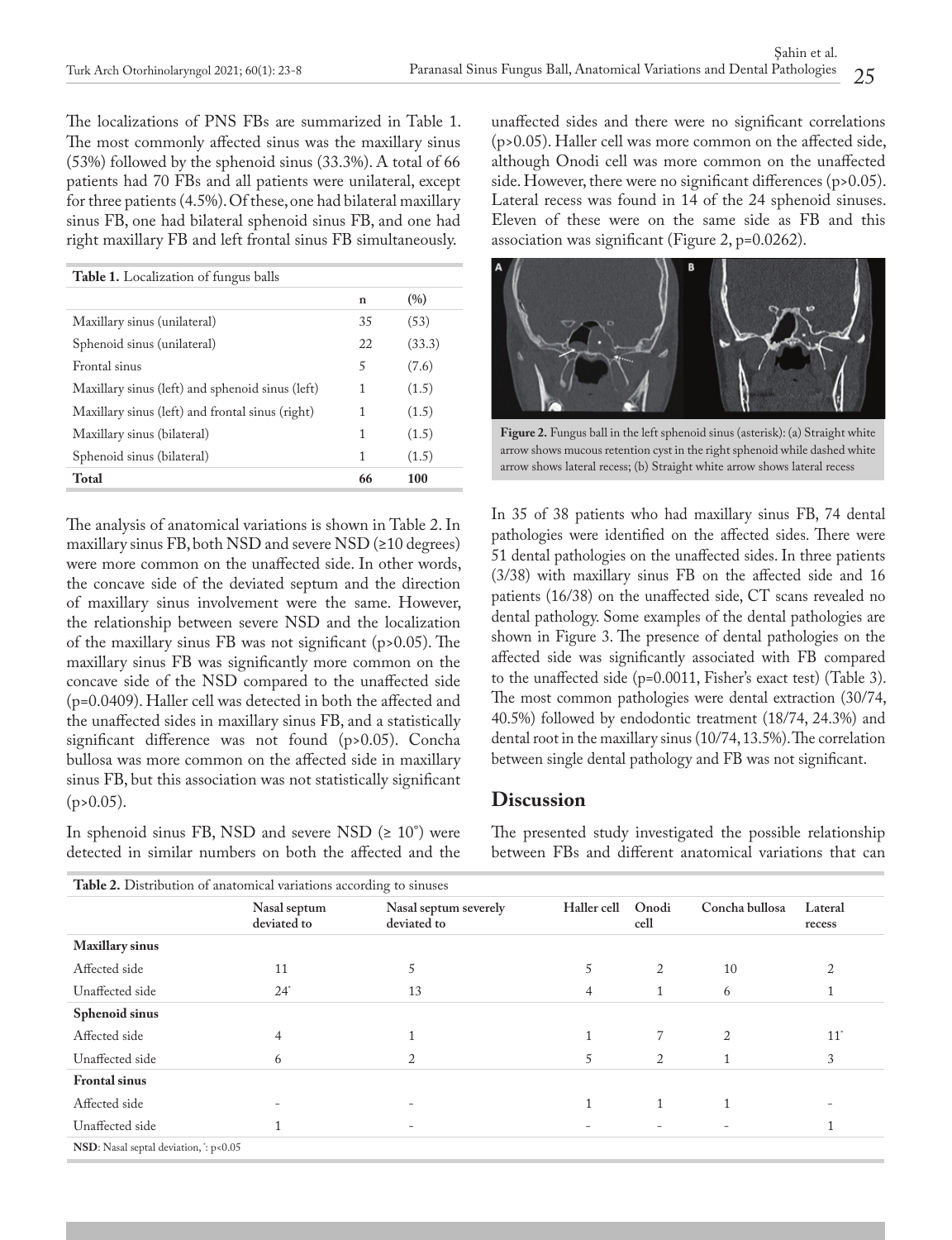

**Figure 3.** Dental pathologies examples: (a) Dental extractions (asterisk, numbers 24 and 25) and dental root in the maxillary sinus (white arrow: dental apex; dashed line: level of the maxillary sinus floor); (b) Endodontic treatment (straight white arrow) and dental root in the maxillary sinus (dashed white arrows: dental apex; dashed line: level of the maxillary sinus floor); (c) Dental extractions (asterisk, numbers 14 and 15), endodontic treatment (white arrow) and dental root in the maxillary sinus (dashed white arrow: dental apex; dashed line: level of the maxillary sinus floor); (d) Dental extractions (asterisk, numbers 16–18) and dental bridge (white arrows, numbers 13–15)

**Table 3.** Distribution of dental pathologies according to affected and unaffected side

|                                    | Affected<br>side | Unaffected<br>side            | p-value |
|------------------------------------|------------------|-------------------------------|---------|
| Dental extraction                  | 30               | 22                            | 0.8540  |
| Endodontic treatment               | 18               | 8                             | 0.2706  |
| Dental root in the maxillary sinus | 10               | 7                             | >0.9999 |
| Apical periodontitis               | 8                | 3                             | 0.5228  |
| Implant                            | $\overline{4}$   | $\overline{4}$                | 0.7148  |
| Bony dehiscence at the sinus base  | 3                | $\mathfrak{D}_{\mathfrak{p}}$ | >0.9999 |
| Dental bridge                      | 1                | 5                             | 0.0509  |
| Dental pathology presence          | 35               | 22                            | 0.0011  |

cause narrowing of the sinus drainage pathway or have a negative effect on mucociliary clearance. We also evaluated dental X-rays of the patients to see whether there were any associations between odontogenic etiology and maxillary sinus FB.

NSD is a well-known anatomical variation that may lead to recurrent rhinosinusitis. Deviation of the septum to one side of the nasal cavity causes chronic influences in nasal airflow. The nasal airflow increases in the contralateral side and decreases in the ipsilateral side. Comprehensive analysis of previous studies showed that an increased angle of NSD was markedly associated with increased frequency of rhinosinusitis, especially with a NSD of 10° or more (7). Oshima et al. (8) found a significant correlation between maxillary sinus FB and NSD in male patients. They discovered that maxillary sinus FB was markedly common on the concave side of the NSD in male patients. Why this association was observed only in males is not clear, but the authors speculated that the

relatively larger size of the male nasal cavity could be more sensitive to nasal airflow and its negative effects. Hwang et al. (9) described a statistically positive correlation between larger volume of the middle meatus and maxillary sinus FB. Also, they found no significant relationship between NSD and FB, or the nasal valve area and FB. In our study, a significant correlation between NSD and maxillary sinus FB was observed. Maxillary sinus FB was markedly common on the concave side of the nasal septum. However, the same correlation was not found in patients who had severe NSD. Chen et al. (10) detected increased turbulence and velocity in the middle meatal region on the concave side of the nasal septum. The traumatic effects of turbulent nasal airflow on the concave side can cause ostial stenosis and mucociliary dysfunction due to mucosal injury. Ostial stenosis and decreased mucociliary clearance can result in accumulation of fungal spores and development of FB in the sinus cavity.

Concha bullosa is known as middle turbinate pneumatization, which is associated with recurrent rhinosinusitis due to possible negative effects on both sinus ventilation and mucociliary clearance in the middle meatus (11). However, the role of concha bullosa in maxillary sinusitis development is controversial. In a review study, the presence of concha bullosa in the beginning or the sustaining of rhinosinusitis was not identified as being very important (12). In contrast, Caughey et al. (13) noted a significant association between concha bullosa and maxillary sinusitis. Oshima et al. (8) investigated a possible correlation of different anatomical variations and maxillary sinus FB. Interestingly, they discovered that concha bullosa formation was more prevalent on the healthy side, but this difference was not significant. Tsai et al. (6) reported that there was no structural relationship between concha bullosa and PNS FB. In our study, unlike Oshima et al. (8), concha bullosa was more common on the affected side with maxillary sinus FB. However, a significant correlation was not found between concha bullosa and maxillary sinus FB.

Haller cell is known as infraorbital air cell, which expands from the ethmoid cavity into the maxillary sinus. This air cell may prevent both pneumatization and drainage of the maxillary sinus, hence it can cause recurrent maxillary sinusitis (11). In a review study, Jones (12) noted that Haller cell was not associated with the pathogenesis of maxillary sinusitis. On the other hand, in another study Haller cell was found to be related to both ethmoid and maxillary mucosal disease (13). Oshima et al. (8) examined the relationship of Haller cell and maxillary sinus FB. They reported that FB was present on both the affected and the unaffected sides, but no significant correlation was detected. In the presented study, Haller cell was detected in both the affected side and the healthy side, indicating no significant correlation between Haller cell and maxillary sinus FB.

Onodi cell is the most common anatomical variant of the posterior ethmoidal air cells that pneumatize superiorly and laterally to the sphenoid sinus (14). To our knowledge, there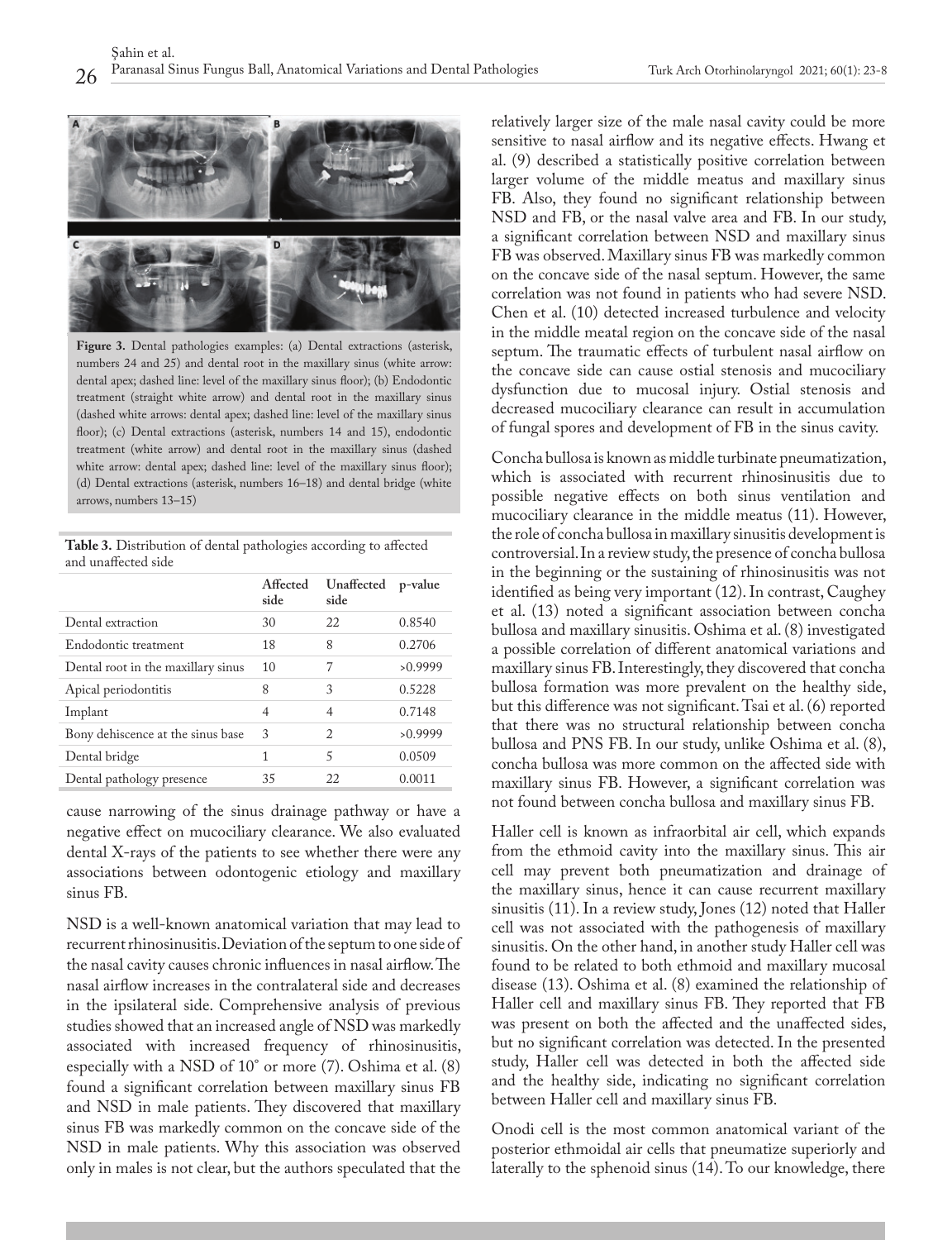is no study that investigated the association of Onodi cell and sphenoid sinus FB. In our study, Onodi cell presence was more common on the unaffected sides, but this finding was not significant. However, a significant correlation was present between the lateral recess and FB localization. Sphenoid sinus FB was significantly more common on the same side as the lateral recess. Sphenoid sinus pneumatization can extend into greater wings of the sphenoid bone, resulting in lateral recess. The lateral recess drains into the sphenoethmoidal recess via the sphenoid ostium. The drainage pathway of the lateral recess is against gravity and this situation can lead to difficulty in mucociliary clearance. If suitable environmental conditions are present, the accumulation of fungal spores, which cannot be cleared by the mucosal defense mechanism, can cause FBs.

There are many case reports in the literature that define the association of FB and odontogenic etiologies such as endodontic treatment, dental overfilling, oroantral fistula and dental implant (15-19). Tomazic et al. (20) investigated the association between dentogenic factors and maxillary sinus FB in 102 patients. They reported that the presence of dentogenic factors was significantly associated with FB compared to the healthy side. However, in the referred study, there was no significant relationship between a single dentogenic factor and FB. Mensi et al. (21) reported that patients who underwent endodontic treatment on the upper premolars, molars, and canines, had a 14-fold increased risk for maxillary sinus FB development. Legent et al. (22) investigated dental canal filling and a fungal sinusitis relationship in 85 patients, 85% of whom had dental overfilling of the maxillary sinus. In our study, maxillary sinus FB was found to be markedly frequent in patients who had dental disease or treatment history. Nevertheless, the relationship of a single dental pathology and maxillary FB localization was not statistically significant. Our results support that a combination of dental pathologies should be present in the same patient for maxillary sinus FB development.

Our study focused on both anatomical variations and odontogenic etiologies. The unaffected side was accepted as the negative control group. For this reason, other risk factors such as systemic disease, smoking, air pollution and occupational exposure, which may play a role in fungal sinusitis development, could not be examined. Fungal sinusitis is a multifactorial disease and cannot be explained via a simple cause-effect relationship. Therefore, further prospective randomized controlled trials with a large number of patients are necessary.

# **Conclusion**

Our study revealed that the maxillary sinus FB were more common on the concave side of the nasal septal deviation. This finding may state the outcomes of the traumatic effects caused by wall shear stress of the high-velocity air flow and the

increased possibility of the inhalation of fungal spores. Also, dental pathologies or dental treatment history, regardless of type, were significantly associated with maxillary sinus FB. Patients who have dental disease or have undergone dental treatment should be closely monitored and informed about the possible risk of FB development.

**Ethics Committee Approval:** Ethics committee approval was given by the Clinical Research Ethics Committee of İstanbul University İstanbul Faculty of Medicine (no: 1174/2019).

**Informed Consent:** Retrospective study.

**Peer-review:** Externally peer-reviewed.

#### **Authorship Contributions**

Concept: B.Ş., Ş.C., Design: B.Ş., Ş.C., Supervision: M.N.K.T., Data Collection and/or Processing: B.Ş., S.S., Analysis and/or Interpretation: K.D., Writing: B.Ş., Ş.C., S.S., Critical Review: K.D., M.N.K.T.

**Conflict of Interest:** The authors declare there are no conflicts of interest.

**Financial Disclosure:** The authors declared that this study has received no financial support.

### **Main Points**

- Nasal airflow turbulence and mucociliary clearance dysfunction are extremely important for the pathophysiology of fungal sinusitis.
- Our study revealed that the maxillary sinus FB were more common on the concave side of the nasal septal deviation.
- Dental pathologies or presence of dental treatment history are associated with maxillary sinus FB.

### **References**

- 1. Grosjean P, Weber R. Fungus balls of the paranasal sinuses: a review. Eur Arch Otorhinolaryngol 2007; 264: 461-70. [[Crossref \]](https://doi.org/10.1007/s00405-007-0281-5)
- 2. Thompson GR 3rd, Patterson TF. Fungal disease of the nose and paranasal sinuses. J Allergy Clin Immunol 2012; 129: 321-6. [Crossref]
- 3. Seo MY, Lee SH, Ryu G, Hong SD, Kim HY, Dhong HJ, et al. Clinical pattern of fungal balls in the paranasal sinuses: our experience with 70 patients. Eur Arch Otorhinolaryngol 2019; 276: 1035-8. [\[Crossref \]](https://doi.org/10.1007/s00405-018-5258-z)
- 4. Stammberger H. Endoscopic surgery for mycotic and chronic recurring sinusitis. Ann Otol Rhinol Laryngol Suppl 1985; 119: 1-11. [[Crossref \]](https://doi.org/10.1177/00034894850940s501)
- 5. Eloy P, Bertrand B, Rombeaux P, Delos M, Trigaux JP. Mycotic sinusitis. Acta Otorhinolaryngol Belg 1997; 51: 339-52. [Crossref]